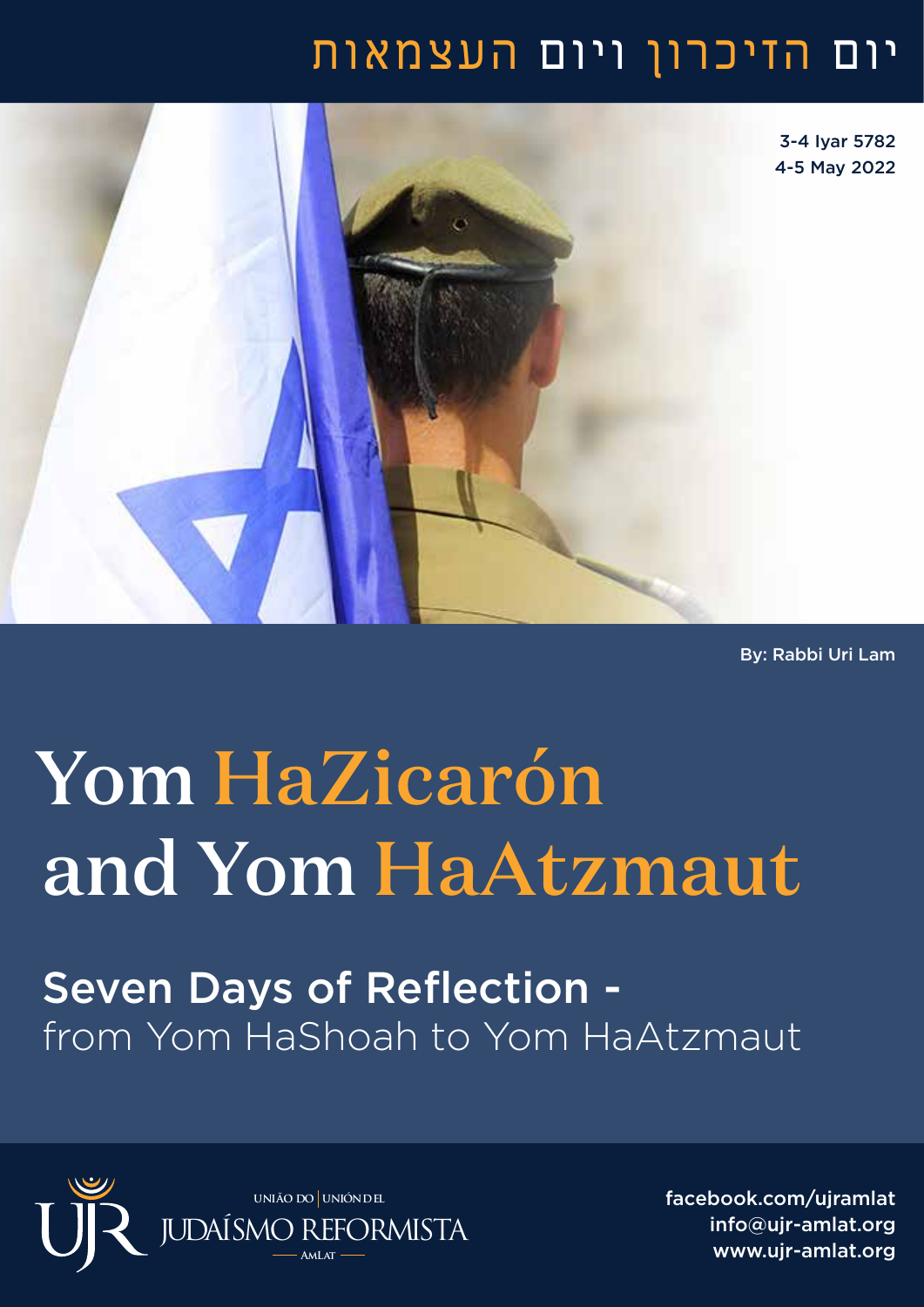*This year, I was able to follow the practice of my colleagues in Israel, rabbis and rabbis, who decided to fast on Yom HaShoah. A practice that mirrored the Yamim Noraim, the ten days between Rosh HaShanah and Yom Kippur. If we start the Jewish New Year with celebrations and end it with fasting, here comes a new tradition, which begins with a fast and ends, seven days later, with celebrations.*



*Rabbi Josh Weinberg, Vice President of the Union of Reform Judaism for Israel and Reform Zionism, as well as Executive Director of ARZA, the Reform Zionist Association of the United States of America, highlighted in a recent article a suggestion by Rabbi Mordechai "Moti" Rotem: that these seven days between Yom HaShoah and Yom HaAtzmaut be renamed Shivat Yemê Teudá, Seven Days of Testimony.*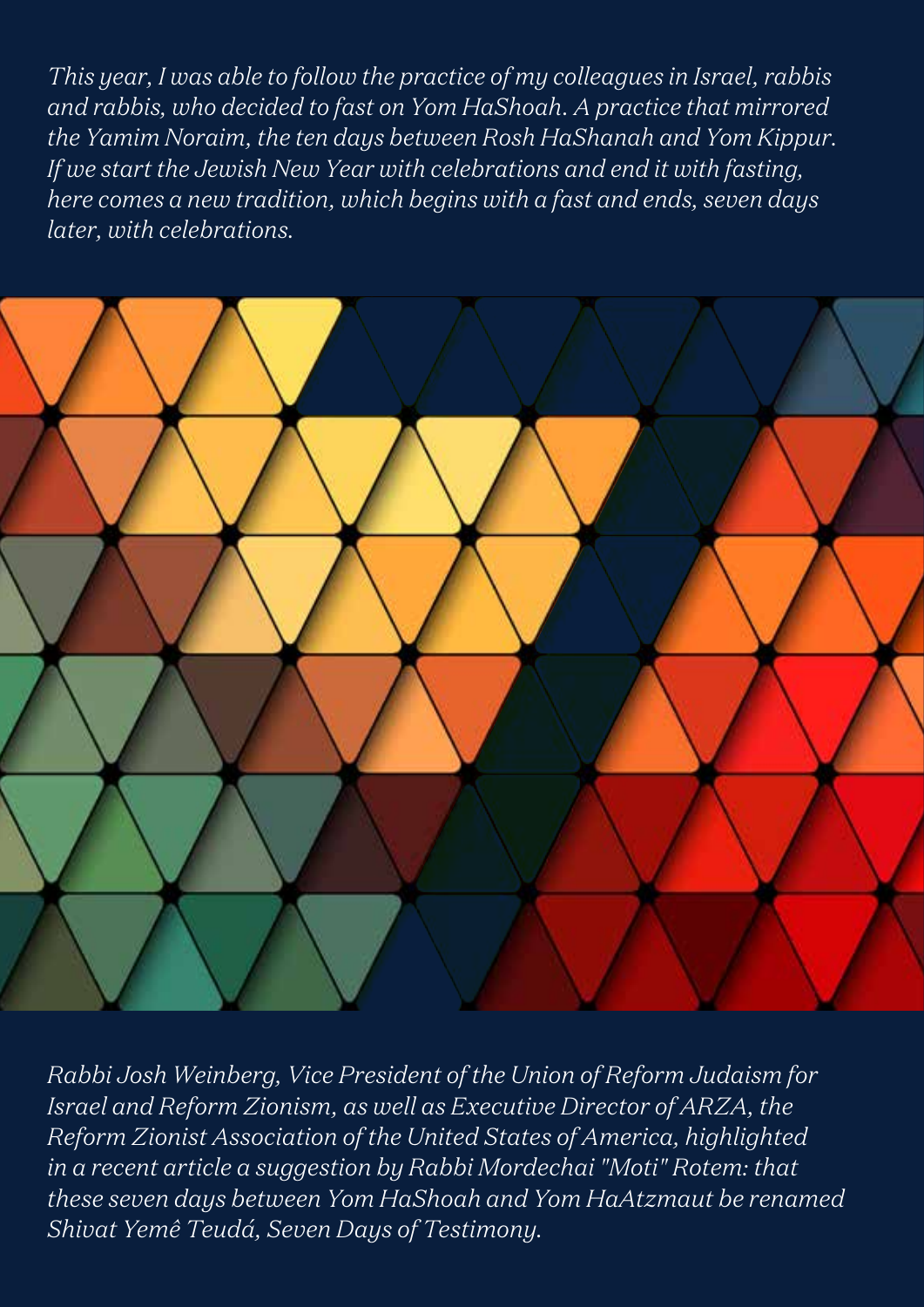*According to Rabbi Rotem, "during the Seven Days of Testimony, the nation of Israel needs, as a community, to examine itself, to check from year to year how well it is succeeding in fulfilling the destiny that fell upon it; its mission, the legacy of death left by the Holocaust and the legacy of life offered by Independence Day..."*

*As a Jew, Reform and Zionist, I want to suggest that these seven days be fulfilled by all Jewish people, worldwide. As progressive Jews, we have the creativity to include, in new rites, songs, poems and prayers inspired by the millennial tradition, but created in the last 74 years; or since the beginning of the modern Zionist movement. We can hold meetings, musical and literary soirées to reflect on Israel's challenges for the future: in the field of technology and knowledge; in education; in the relations between Jews of different religious and secular backgrounds, in the coexistence between Jewish and Arab Israelis; and in Israel's relations with the Palestinians and with the other nations of the world.*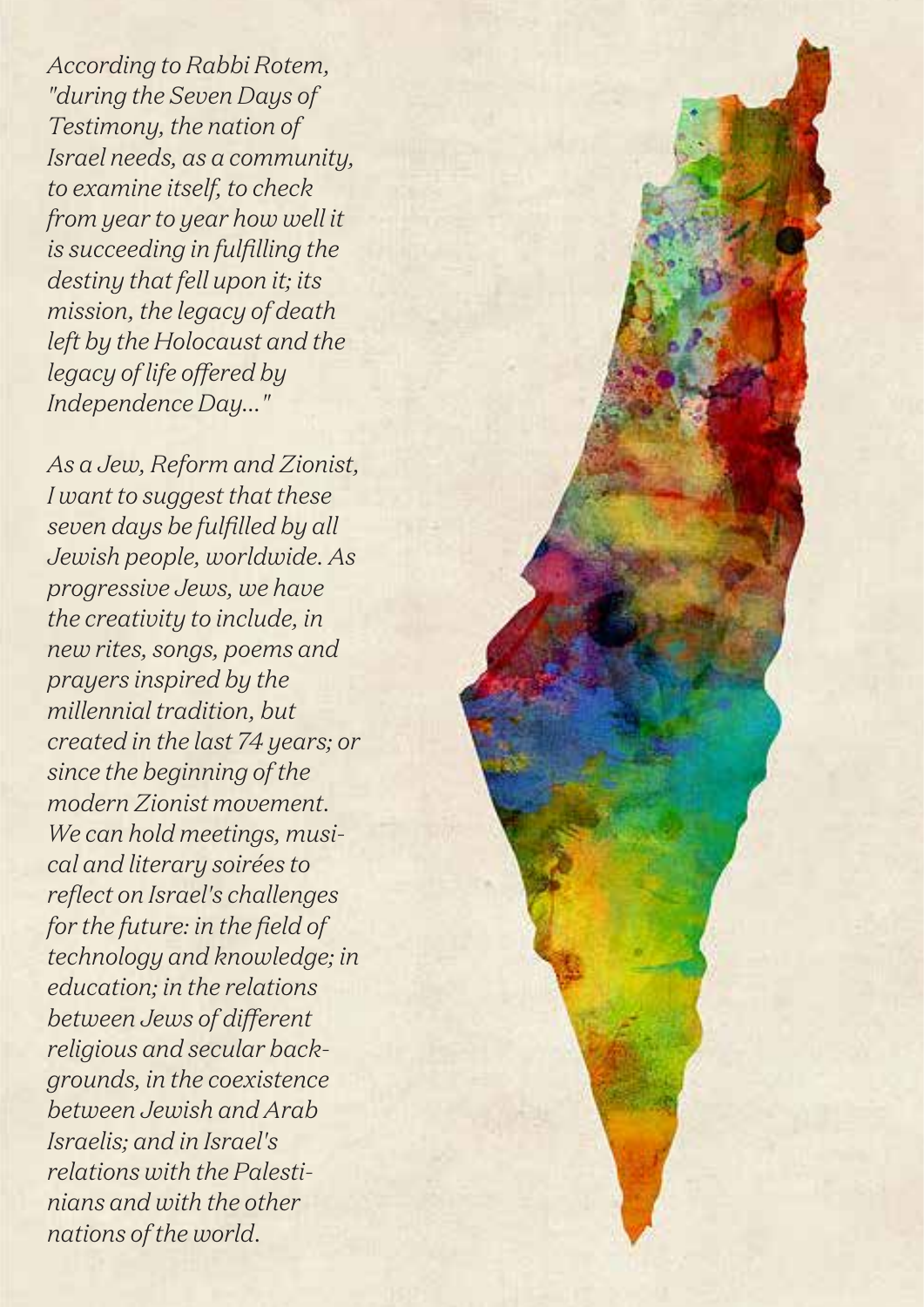*We are a people who do not forget the past, but who strive toward the future. We understand that the path to the future does not pass only through flowery paths. Our reading must be critical: of anti-Semitic governments and leaderships; of those who have in mind not Medinat Israel, but an imaginary land of Israel, which can exist as long as it is in accordance with the desires and the messianic vision of their religious and political groups; and of the very way Israeli politics and society deal with their challenges.*

*For these Seven Days of Testimony I am inspired by the words of Rabbi Josh Weinberg and propose seven themes, one for each day:*

**1.** The State of Israel was not a "consolation prize" given by the UN and the international community to the Jewish people because of the Shoah. The State of Israel has deep roots in the history of the People of Israel in the Land of Israel since the words of the Torah.

**2.** We, Progressive Jews and Zionists, affirm the undeniable right to the existence of the sovereign and democratic State of Israel.

**3.** We have a moral duty to be empathetic to the suffering of other peoples. Israel and the Jewish people today stand together in support of Ukrainian refugees, but we must always raise our voices in support of any and all peoples who are stateless or suffering from oppression.